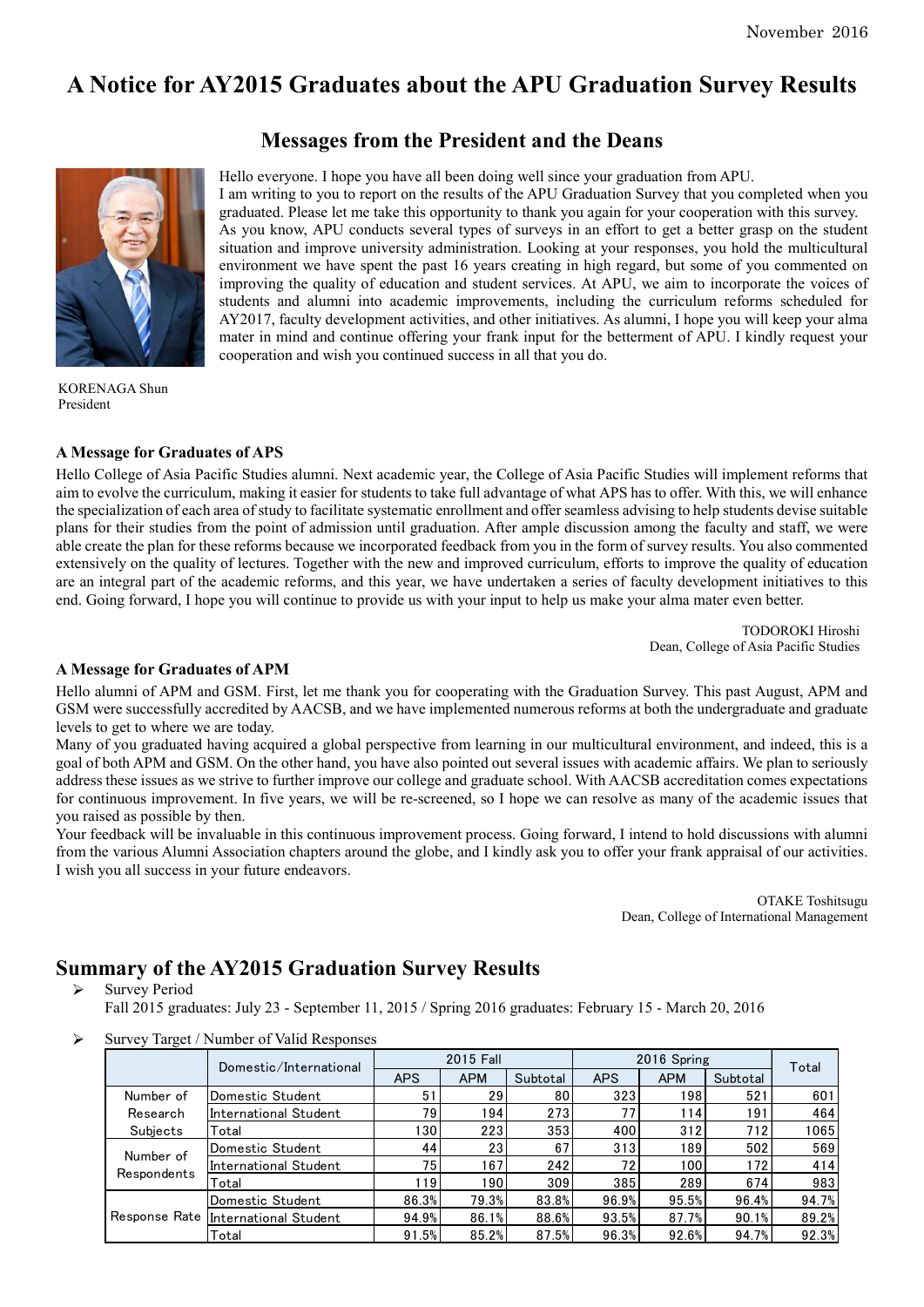# **Results**(Excerpts from the Graduation Survey)

### Please indicate the degree to which you experienced growth in the following areas as a student at APU.

Over 90% of respondents selected "very much" or "to a certain degree" when asked if they were able to "develop international perspective" or "meet people from different countries," and this shows that APU's unique multicultural environment is having a positive impact on its students.



### Which best describes how you feel about the following statement: 'I am proud to be an APU student'?

About 80% of both international and domestic students said they are "proud" or "somewhat proud" to be APU students. In particular, over 40% of domestic students said they are proud to be APU students, which indicates they are more satisfied with APU than international students.



### Number of Friends of Other Nationalities

About 40% of students said they have friends from at least six different countries and regions.